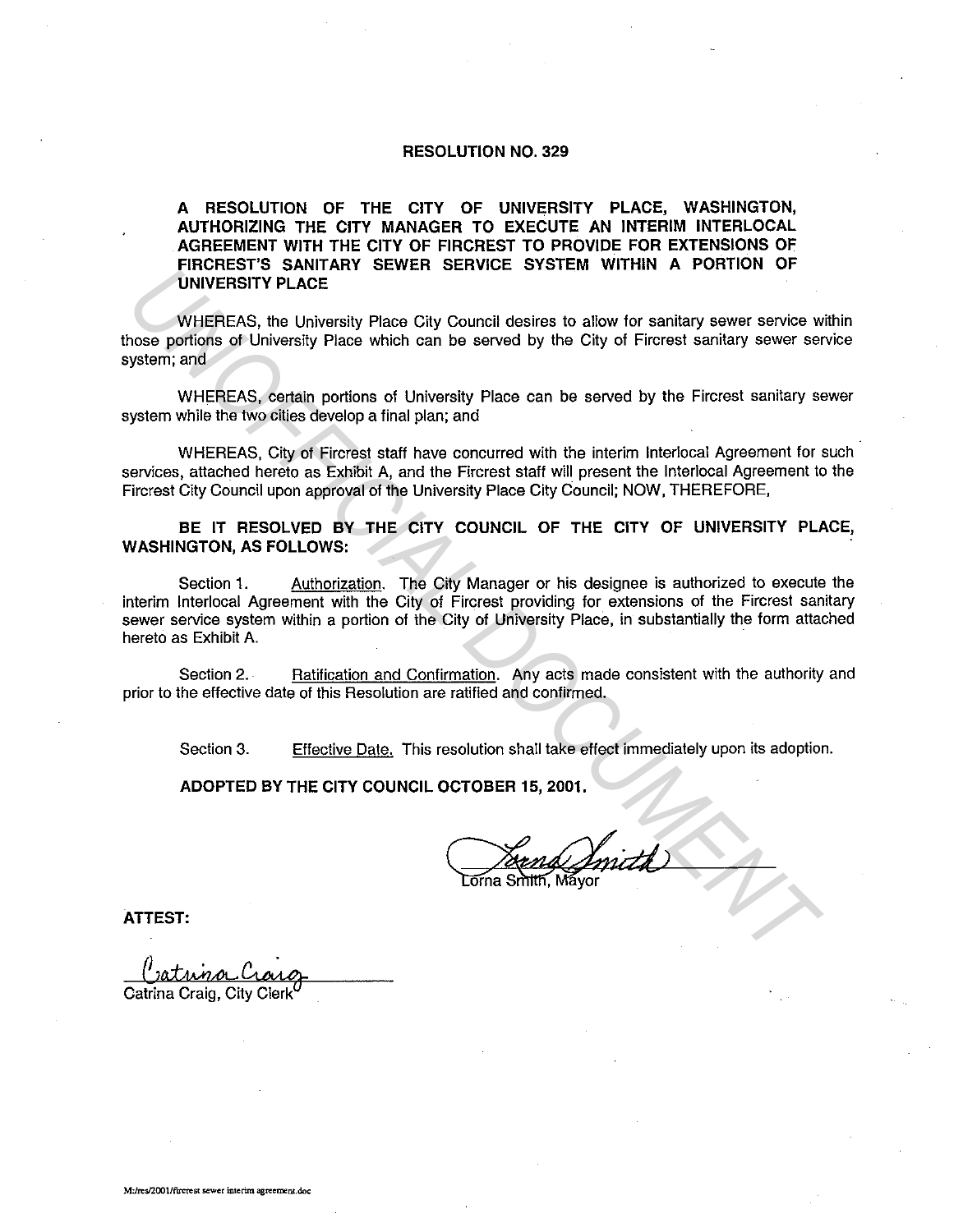## AN INTERLOCAL AGREEMENT BETWEEN THE CITY OF FIRCREST, WASHINGTON, AND THE CITY OF UNIVERSITY PLACE, WASHINGTON, PROVIDING FOR EXTENSIONS OF THE FIRCREST SANITARY SEWER SERVICE SYSTEMS WITHIN A PORTION OF THE CITY OF UNIVERSITY PLACE

 WHEREAS, the CITY OF UNIVERSITY PLACE ("University Place") granted a franchise for sanitary sewer service to the CITY OF FIRCREST ("Fircrest") by Ordinance No. 314, enacted in June 2001; and

 WHEREAS, Fircrest and University Place wish to enter into an interim agreement regarding the operation and maintenance of new sanitary sewer facilities located within University Place, constructed by the City of University Place, owned by University Place, and connected as extensions to the City of Fircrest sanitary sewer collection system; and **WHEREAS, Fierry OF UNIVERSITY PLACE ("University Place") granted a<br>
<b>Encycle of the CITY OF EIRCREST** ("Firerest") by Ordinancial of the station years service to the CITY OF EIRCREST ("Firerest") by Ordinance No. 314, ena

 WHEREAS, Fircrest and University Place wish to enter into an interim agreement providing for billing to and revenue collection from University Place residents whose sanitary sewer service is provided by newly constructed extensions to the City of Fircrest system; and

 WHEREAS, Fircrest and University Place intend to develop a more comprehensive Interlocal Agreement during 2002 between the cities regarding the transfer of ownership of certain Fircrest sanitary sewer lines located within University Place; and

 WHEREAS, Fircrest and University Place wish to agree on an interim framework to effectuate Fircrest sanitary sewer franchise rights within University Place: NOW, THEREFORE,

 THE CITY COUNCILS OF THE CITIES OF FIRCREST, WASHINGTON, AND UNIVERSITY PLACE, WASHINGTON, RESOLVE AS FOLLOWS:

Section 1. STATEMENT OF GOVERNMENTAL AUTHORITY. Fircrest and University Place are both Optional Municipal Code cities that are authorized by RCW 35A.21.160 and RCW 35.67 to establish, operate and maintain sanitary sewer collection systems.

Section 2. PURPOSES OF THIS INTERIM AGREEMENT. The purposes of this Interlocal Agreement are twofold:

(A) Providing for the operation and maintenance of new sanitary sewer facilities located within University Place, constructed by the City of University Place, owned by University Place, and connected to the City of Fircrest sanitary sewer collection system; and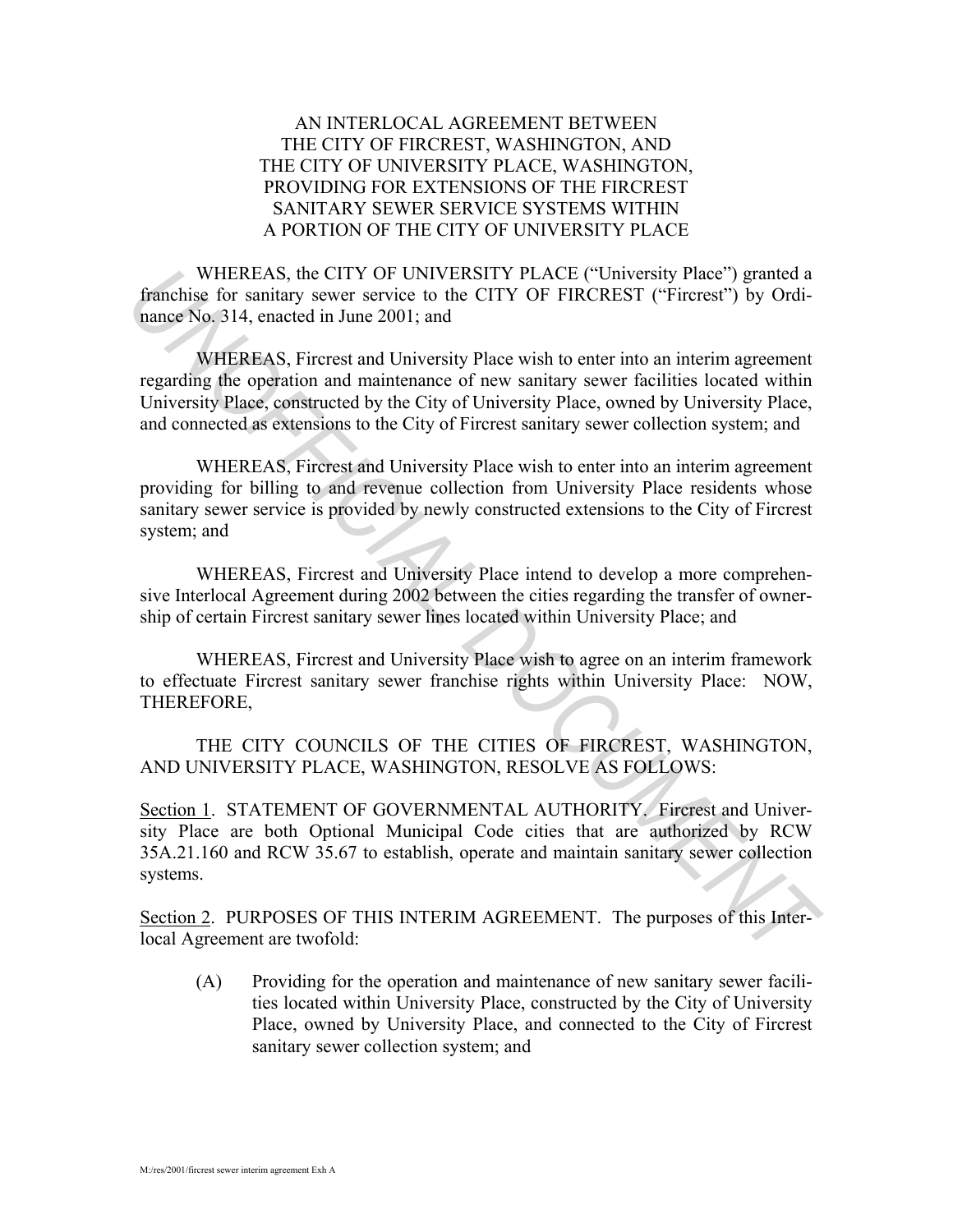(B) Providing for billing to and revenue collection from University Place residents whose sanitary sewer is transported to the City of Fircrest system.

Section 3. DURATION. The duration of this Interlocal Agreement shall be for three (3) years, or shorter, if replaced by a longer term Interlocal Agreement or amended by mutual consent.

Section 4. FINANCING. The purposes of this Interlocal Agreement shall be effectuated by funds expended by University Place, or an authorized agent, to construct sanitary sewer extensions to the City of Fircrest sewer collection system. In addition, Fircrest shall be entitled to revenues collected from customers served within University Place. Fircrest shall use such sums for the purpose of operating and maintaining the system. Specifically: Section 4. FINANCITOR The purposes of this Interlocal Agreement shall be effectuated<br> *University Place,* or an authorized agent, to construct sanitary sever<br>
or generalisms to the City of Firerest sewer collection system.

- (A) University Place, with prior consent granted by Fircrest, may design and construct sanitary sewer facilities that are connected to the Fircrest sanitary sewer system.
- (B) Such facilities shall be constructed at the exclusive expense of the City of University Place or its authorized agents.
- (C) The City of Fircrest agrees to operate and maintain these facilities as its utility expense.
- (D) The City of Fircrest may retain all revenues generated by service fees associated with the provision of sanitary sewer service billed to residents within University Place.
- (E) The City of Fircrest shall be authorized to discontinue service to customers within University Place in the event of non-payment.
- (F) The City of University Place will incorporate into the design of new sanitary sewer systems features or facilities that permit discontinuance of service to individual customers.
- (G) All customers within University Place served by the Fircrest sanitary sewer collection system shall be deemed to be customers of the City of Fircrest.

Section 5. ADMINISTRATION The City Managers of both jurisdictions shall meet from time to time to review the performance of each party to this Agreement. Each city shall be responsible for processing all necessary permits to effectuate a sanitary sewer hook-up. Provided, however, the City of University Place shall not grant any permission to hook-up to the University Place system without Fircrest's prior approval and payment by customers to University Place of any sewer line latecomers or connection fee.